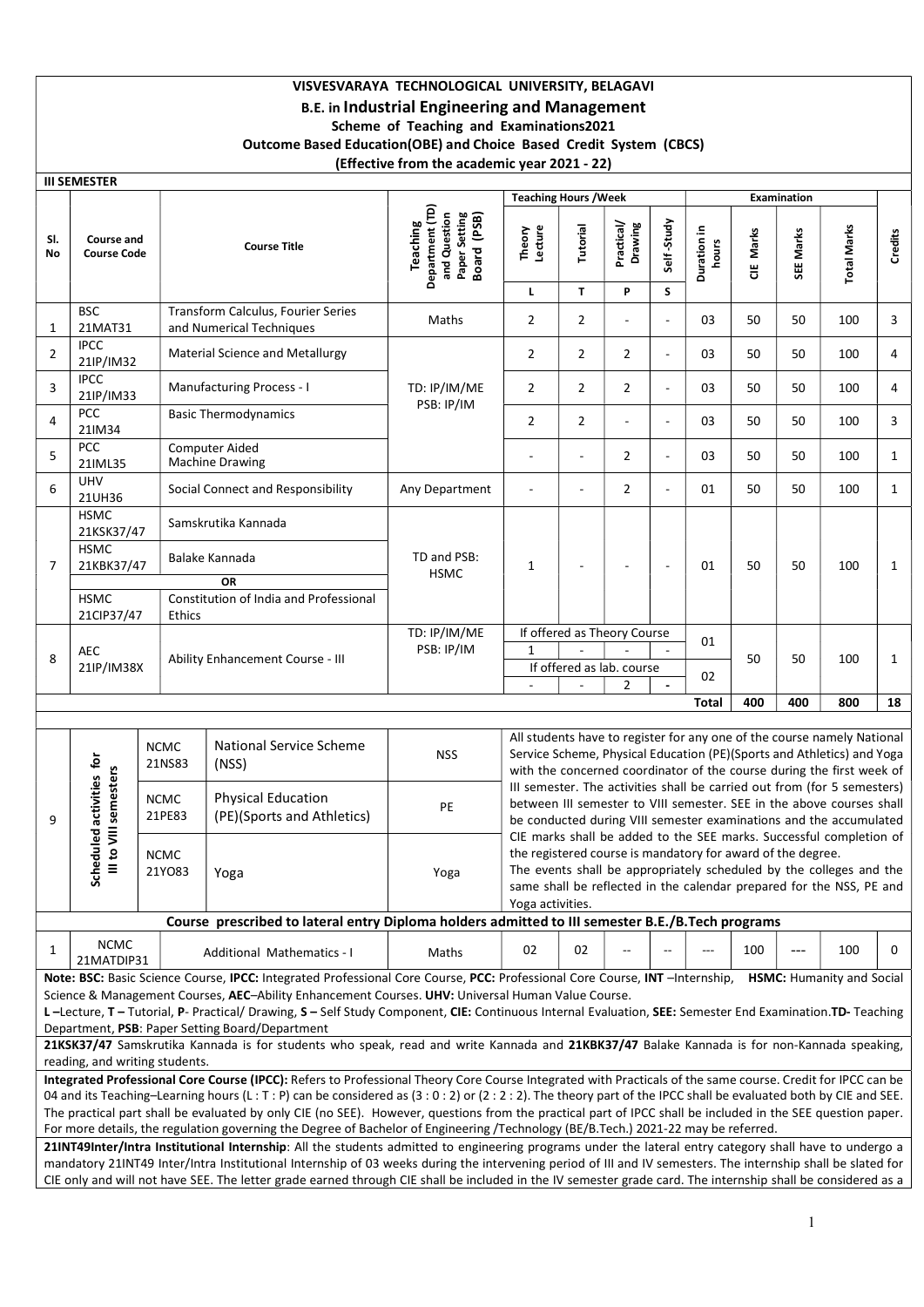head of passing and shall be considered for vertical progression and for the award of degree. Those, who do not take up / complete the internship shall be declared fail and shall have to complete during subsequently after satisfying the internship requirements. The faculty coordinator or mentor shall monitor the students' internship progress and interact with them for the successful completion of the internship.

## Non–credit mandatory courses (NCMC):

## (A)Additional Mathematics I and II:

(1)These courses are prescribed for III and IV semesters respectively to lateral entry Diploma holders admitted to III semester of B.E./B.Tech., programs. They shall attend the classes during the respective semesters to complete all the formalities of the course and appear for the Continuous Internal Evaluation (CIE). In case, any student fails to register for the said course/fails to secure the minimum 40 % of the prescribed CIE marks, he/she shall be deemed to have secured an F grade. In such a case, the student has to fulfill the course requirements during subsequent semester/s to earn the qualifying CIE marks. These courses are slated for CIE only and have no SEE.

(2)Additional Mathematics I and II shall not be considered for vertical progression as well as for the calculation of SGPA and CGPA, but completion of the courses shall be mandatory for the award of degree.

(3)Successful completion of the courses Additional Mathematics I and II shall be indicated as satisfactory in the grade card. Non-completion of the courses Additional Mathematics I and II shall be indicated as Unsatisfactory.

#### (B) National Service Scheme/Physical Education (Sport and Athletics)/ Yoga:

(1) Securing 40 % or more in CIE,35 % or more marks in SEE and 40 % or more in the sum total of CIE + SEE leads to successful completion of the registered course.

(2) In case, students fail to secure 35 % marks in SEE, they have to appear for SEE during the subsequent examinations conducted by the University.

(3)In case, any student fails to register for NSS, PE or Yoga/fails to secure the minimum 40 % of the prescribed CIE marks, he/she shall be deemed to have not completed the requirements of the course. In such a case, the student has to fulfill the course requirements during subsequent semester/s to earn the qualifying CIE marks.

(4) Successful completion of the course shall be indicated as satisfactory in the grade card. Non-completion of the course shall be indicated as Unsatisfactory.

(5)These courses shall not be considered for vertical progression as well as for the calculation of SGPA and CGPA, but completion of the courses shall be mandatory for the award of degree.

| <b>Ability Enhancement Course - III</b> |                                      |            |                                 |  |  |  |  |  |  |  |  |
|-----------------------------------------|--------------------------------------|------------|---------------------------------|--|--|--|--|--|--|--|--|
| 21IP/IM381                              | An Overview of Emerging Technologies | 21IP/IM383 | Introduction to Risk Management |  |  |  |  |  |  |  |  |
| 21IP/IM382                              | <b>Basics of Industrial Safety</b>   |            |                                 |  |  |  |  |  |  |  |  |
|                                         |                                      |            |                                 |  |  |  |  |  |  |  |  |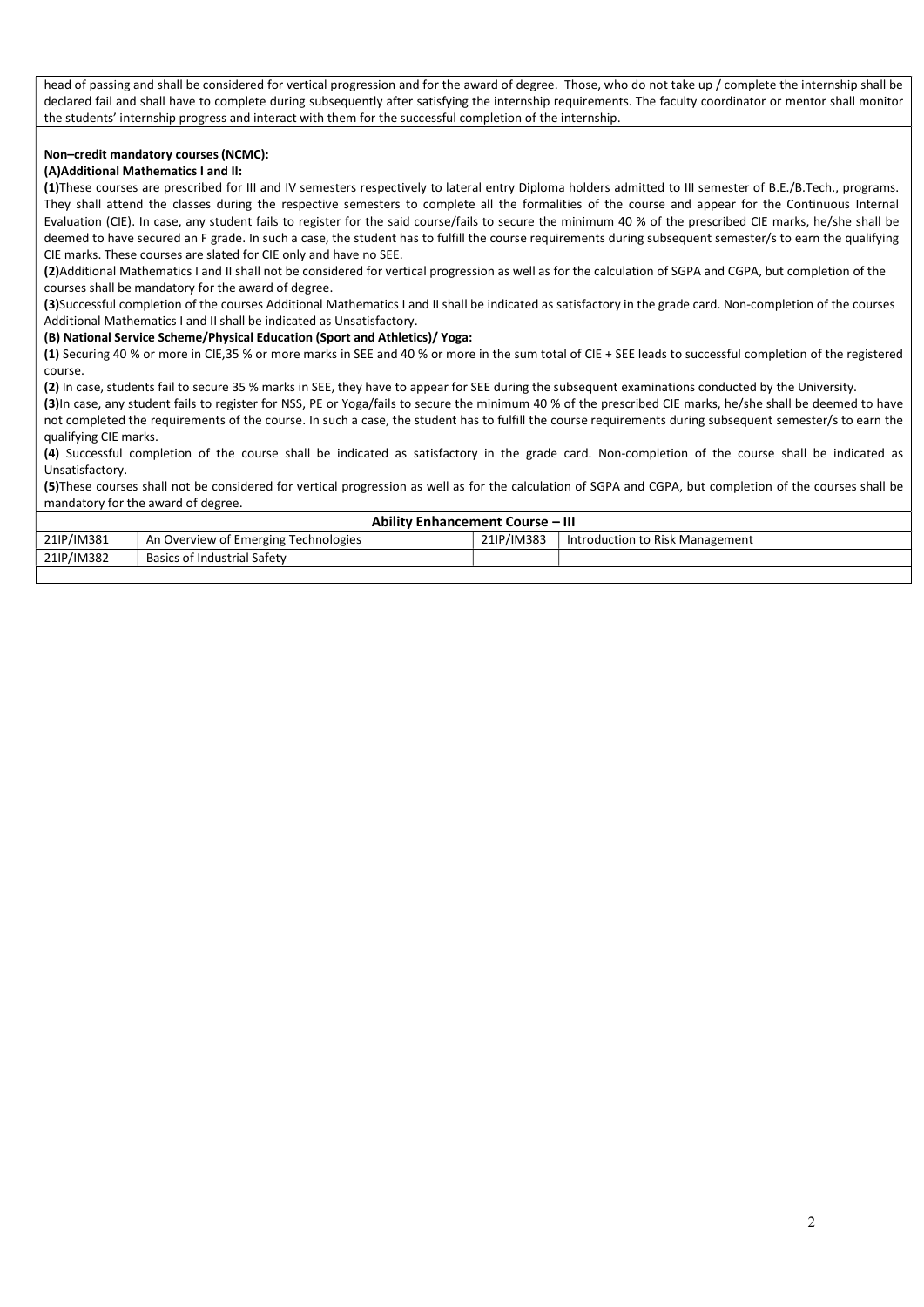# VISVESVARAYA TECHNOLOGICAL UNIVERSITY, BELAGAVI B.E. in Industrial Engineering and Management Scheme of Teaching and Examinations 2021 Outcome-Based Education(OBE) and Choice Based Credit System (CBCS) (Effective from the academic year 2021 - 22)

|                | <b>IV SEMESTER</b>                      |                                                                                                                                                                                                                                                                                                                                                                                                                                                                                                                                                                                                                                                                                                                                                                                                                                                                                                                                                                                                                                            |                                                                                 |                                                                                                                                                                                                                                                              |                |                                |                          |                      |           |                          |                    |                |
|----------------|-----------------------------------------|--------------------------------------------------------------------------------------------------------------------------------------------------------------------------------------------------------------------------------------------------------------------------------------------------------------------------------------------------------------------------------------------------------------------------------------------------------------------------------------------------------------------------------------------------------------------------------------------------------------------------------------------------------------------------------------------------------------------------------------------------------------------------------------------------------------------------------------------------------------------------------------------------------------------------------------------------------------------------------------------------------------------------------------------|---------------------------------------------------------------------------------|--------------------------------------------------------------------------------------------------------------------------------------------------------------------------------------------------------------------------------------------------------------|----------------|--------------------------------|--------------------------|----------------------|-----------|--------------------------|--------------------|----------------|
|                |                                         |                                                                                                                                                                                                                                                                                                                                                                                                                                                                                                                                                                                                                                                                                                                                                                                                                                                                                                                                                                                                                                            |                                                                                 |                                                                                                                                                                                                                                                              |                | <b>Teaching Hours / Week</b>   |                          |                      |           | <b>Examination</b>       |                    |                |
| SI.<br>No      | <b>Course and</b><br><b>Course Code</b> | <b>Course Title</b>                                                                                                                                                                                                                                                                                                                                                                                                                                                                                                                                                                                                                                                                                                                                                                                                                                                                                                                                                                                                                        | Department (TD)<br>Setting<br>Board (PSB)<br>and Question<br>Teaching<br>Paper: | Lecture<br>Theory                                                                                                                                                                                                                                            | Tutorial       | Practical/<br>Drawing          | Self-Study               | Duration in<br>hours | CIE Marks | SEE Marks                | <b>Total Marks</b> | Credits        |
|                |                                         |                                                                                                                                                                                                                                                                                                                                                                                                                                                                                                                                                                                                                                                                                                                                                                                                                                                                                                                                                                                                                                            |                                                                                 | L                                                                                                                                                                                                                                                            | T              | P                              | S                        |                      |           |                          |                    |                |
| 1              | <b>BSC</b><br>21MATME41                 | Complex Analysis, Probability and<br><b>Linear Programming</b>                                                                                                                                                                                                                                                                                                                                                                                                                                                                                                                                                                                                                                                                                                                                                                                                                                                                                                                                                                             | Maths                                                                           | 2                                                                                                                                                                                                                                                            | $\overline{2}$ |                                | $\sim$                   | 03                   | 50        | 50                       | 100                | 3              |
| $\overline{2}$ | <b>IPCC</b><br>21 IP/IM42               | Mechanical Measurements and<br>Metrology                                                                                                                                                                                                                                                                                                                                                                                                                                                                                                                                                                                                                                                                                                                                                                                                                                                                                                                                                                                                   | TD: IP/IM/ME                                                                    | $\overline{2}$                                                                                                                                                                                                                                               | $\overline{2}$ | $\overline{2}$                 | $\sim$                   | 03                   | 50        | 50                       | 100                | $\overline{4}$ |
| 3              | <b>IPCC</b><br>21IM43                   | Work study and Ergonomics                                                                                                                                                                                                                                                                                                                                                                                                                                                                                                                                                                                                                                                                                                                                                                                                                                                                                                                                                                                                                  | PSB: IP/IM                                                                      | 2                                                                                                                                                                                                                                                            | $\overline{2}$ | $\overline{2}$                 | $\blacksquare$           | 03                   | 50        | 50                       | 100                | $\overline{4}$ |
| 4              | <b>PCC</b><br>21IM44                    | Kinematics of Machines                                                                                                                                                                                                                                                                                                                                                                                                                                                                                                                                                                                                                                                                                                                                                                                                                                                                                                                                                                                                                     |                                                                                 | 2                                                                                                                                                                                                                                                            | $\overline{2}$ |                                |                          | 03                   | 50        | 50                       | 100                | 3              |
| 5              | AEC<br>21BE45                           | <b>Biology For Engineers</b>                                                                                                                                                                                                                                                                                                                                                                                                                                                                                                                                                                                                                                                                                                                                                                                                                                                                                                                                                                                                               | BT, CHE, PHY                                                                    | $\overline{2}$                                                                                                                                                                                                                                               |                |                                |                          | 02                   | 50        | 50                       | 100                | $\overline{2}$ |
| 6              | PCC<br>21IML46                          | Machine Shop lab                                                                                                                                                                                                                                                                                                                                                                                                                                                                                                                                                                                                                                                                                                                                                                                                                                                                                                                                                                                                                           | TD: IP/IM/ME<br>PSB: IP/IM                                                      |                                                                                                                                                                                                                                                              | $\blacksquare$ | $\overline{2}$                 | $\blacksquare$           | 03                   | 50        | 50                       | 100                | $\mathbf{1}$   |
|                | <b>HSMC</b><br>21KSK37/47               | Samskrutika Kannada                                                                                                                                                                                                                                                                                                                                                                                                                                                                                                                                                                                                                                                                                                                                                                                                                                                                                                                                                                                                                        |                                                                                 |                                                                                                                                                                                                                                                              |                |                                |                          |                      | 50        |                          |                    |                |
| 7              | <b>HSMC</b><br>21KBK37/47               | Balake Kannada                                                                                                                                                                                                                                                                                                                                                                                                                                                                                                                                                                                                                                                                                                                                                                                                                                                                                                                                                                                                                             | <b>HSMC</b>                                                                     | 1                                                                                                                                                                                                                                                            | $\blacksquare$ |                                | $\overline{\phantom{a}}$ | 01                   |           | 50                       | 100                | 1              |
|                | <b>HSMC</b>                             | <b>OR</b><br>Constitution of India & Professional                                                                                                                                                                                                                                                                                                                                                                                                                                                                                                                                                                                                                                                                                                                                                                                                                                                                                                                                                                                          |                                                                                 |                                                                                                                                                                                                                                                              |                |                                |                          |                      |           |                          |                    |                |
|                | 21CIP37/47                              | <b>Ethics</b>                                                                                                                                                                                                                                                                                                                                                                                                                                                                                                                                                                                                                                                                                                                                                                                                                                                                                                                                                                                                                              |                                                                                 |                                                                                                                                                                                                                                                              |                |                                |                          |                      |           |                          |                    |                |
| 8              | AEC<br>21IP/IM48X                       | Ability Enhancement Course- IV                                                                                                                                                                                                                                                                                                                                                                                                                                                                                                                                                                                                                                                                                                                                                                                                                                                                                                                                                                                                             | TD: IP/IM/ME                                                                    | If offered as theory Course<br>$\mathbf{1}$                                                                                                                                                                                                                  |                |                                |                          | 01                   | 50        | 50                       | 100                | $\mathbf{1}$   |
|                |                                         |                                                                                                                                                                                                                                                                                                                                                                                                                                                                                                                                                                                                                                                                                                                                                                                                                                                                                                                                                                                                                                            | PSB: IP/IM                                                                      | $\mathbf{r}$                                                                                                                                                                                                                                                 |                | If offered as lab. course<br>2 | $\blacksquare$           | 02                   |           |                          |                    |                |
| 9              | <b>UHV</b><br>21UH49                    | Universal Human Values                                                                                                                                                                                                                                                                                                                                                                                                                                                                                                                                                                                                                                                                                                                                                                                                                                                                                                                                                                                                                     | Any<br>Department                                                               | 1                                                                                                                                                                                                                                                            |                |                                |                          | 01                   | 50        | 50                       | 100                | $\mathbf{1}$   |
| 10             | INT<br>21INT49                          | Inter/Intra Institutional Internship                                                                                                                                                                                                                                                                                                                                                                                                                                                                                                                                                                                                                                                                                                                                                                                                                                                                                                                                                                                                       | <b>Evaluation By</b><br>the<br>appropriate<br>authorities                       | Completed<br>during<br>the<br>intervening period of II and<br>III semesters by students<br>admitted to first year of<br>BE./B.Tech and during the<br>intervening period of III and<br>IV semesters by Lateral<br>entry students admitted to<br>III semester. |                |                                |                          | 3                    | 100       | $\overline{\phantom{a}}$ | 100                | 2              |
|                |                                         |                                                                                                                                                                                                                                                                                                                                                                                                                                                                                                                                                                                                                                                                                                                                                                                                                                                                                                                                                                                                                                            |                                                                                 |                                                                                                                                                                                                                                                              |                |                                |                          | Total                | 550       | 450                      | 1000               | 22             |
|                |                                         | Course prescribed to lateral entry Diploma holders admitted to III semester of Engineering programs                                                                                                                                                                                                                                                                                                                                                                                                                                                                                                                                                                                                                                                                                                                                                                                                                                                                                                                                        |                                                                                 |                                                                                                                                                                                                                                                              |                |                                |                          |                      |           |                          |                    |                |
| 1              | <b>NCMC</b><br>21MATDIP41               | <b>Additional Mathematics - II</b>                                                                                                                                                                                                                                                                                                                                                                                                                                                                                                                                                                                                                                                                                                                                                                                                                                                                                                                                                                                                         | Maths                                                                           | 02                                                                                                                                                                                                                                                           | 02             |                                | $\overline{\phantom{a}}$ | $-$                  | 100       | $\sim$ $\sim$            | 100                | 0              |
|                | reading, and writing students.          | Note: BSC: Basic Science Course, IPCC: Integrated Professional Core Course, PCC: Professional Core Course, AEC -Ability Enhancement Courses, HSMC:<br>Humanity and Social Science and Management Courses, UHV- Universal Human Value Courses.<br>L-Lecture, T-Tutorial, P-Practical/Drawing, S-Self Study Component, CIE: Continuous Internal Evaluation, SEE: Semester End Examination.<br>21KSK37/47 Samskrutika Kannada is for students, who speak, read and write Kannada and 21KBK37/47 Balake Kannada is for non-Kannada speaking,<br>Integrated Professional Core Course (IPCC): Refers to Professional Theory Core Course Integrated with Practicals of the same course. Credit for IPCC can be<br>04 and its Teaching – Learning hours (L : T : P) can be considered as (3: 0 : 2) or (2 : 2 : 2). The theory part of the IPCC shall be evaluated both by CIE and<br>SEE. The practical part shall be evaluated by only CIE (no SEE). However, questions from practical part of IPCC shall be included in the SEE question paper. |                                                                                 |                                                                                                                                                                                                                                                              |                |                                |                          |                      |           |                          |                    |                |
|                |                                         | For more details the regulation governing the Degree of Bachelor of Engineering /Technology (BE/B.Tech.) 2021-22 may be referred.<br>Non - credit mandatory course (NCMC):                                                                                                                                                                                                                                                                                                                                                                                                                                                                                                                                                                                                                                                                                                                                                                                                                                                                 |                                                                                 |                                                                                                                                                                                                                                                              |                |                                |                          |                      |           |                          |                    |                |
|                | <b>Additional Mathematics - II:</b>     |                                                                                                                                                                                                                                                                                                                                                                                                                                                                                                                                                                                                                                                                                                                                                                                                                                                                                                                                                                                                                                            |                                                                                 |                                                                                                                                                                                                                                                              |                |                                |                          |                      |           |                          |                    |                |
|                |                                         | (1) Lateral entry Diploma holders admitted to III semester of B.E/B.Tech., shall attend the classes during the IV semester to complete all the formalities of                                                                                                                                                                                                                                                                                                                                                                                                                                                                                                                                                                                                                                                                                                                                                                                                                                                                              |                                                                                 |                                                                                                                                                                                                                                                              |                |                                |                          |                      |           |                          |                    |                |

the course and appear for the Continuous Internal Evaluation (CIE). In case, any student fails to register for the said course/fails to secure the minimum 40 % of the prescribed CIE marks, he/she shall be deemed to have secured an F grade. In such a case, the student has to fulfil the course requirements during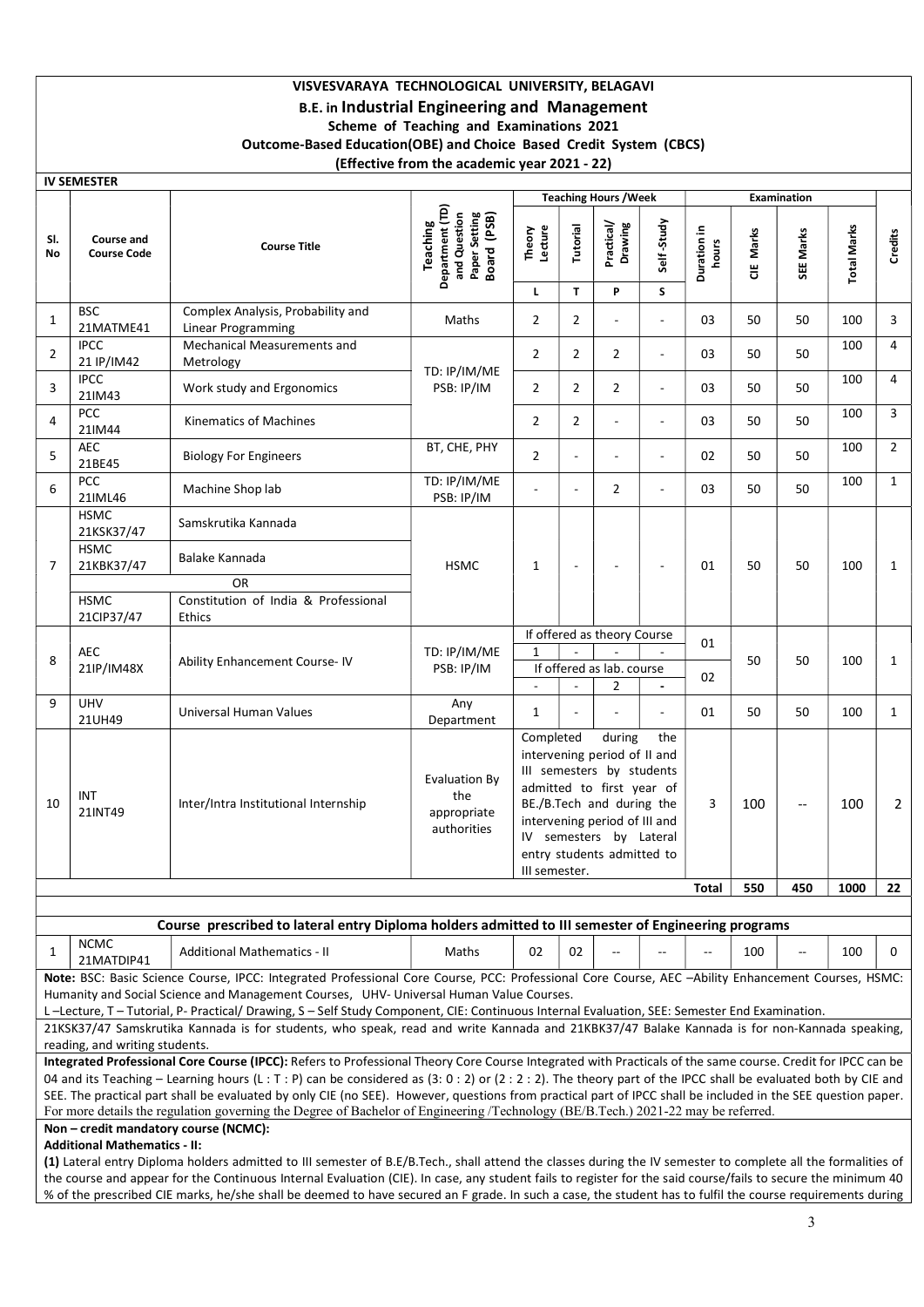subsequent semester/s to earn the qualifying CIE marks. These courses are slated for CIE only and have no SEE. (2) Additional Mathematics I and II shall not be considered for vertical progression as well as for the calculation of SGPA and CGPA, but completion of the courses shall be mandatory for the award of degree.

(3)Successful completion of the course Additional Mathematics II shall be indicated as satisfactory in the grade card. Non-completion of the courses Additional Mathematics II shall be indicated as Unsatisfactory.

| <b>Ability Enhancement Course - IV</b> |                                              |            |                                       |  |  |  |  |  |  |  |  |
|----------------------------------------|----------------------------------------------|------------|---------------------------------------|--|--|--|--|--|--|--|--|
| 21IP/IM481                             | <b>Essentials of New Product Development</b> | 21IP/IM483 | <b>Basics of Financial Management</b> |  |  |  |  |  |  |  |  |
| 21IP/IM482                             | An overview of Quality Improvement Tools     |            |                                       |  |  |  |  |  |  |  |  |

## Internship of 04 weeks during the intervening period of IV and V semesters; 21INT68Innovation/ Entrepreneurship/ Societal based Internship.

(1)All the students shall have to undergo a mandatory internship of 04 weeks during the intervening period of IV and V semesters. The internship shall be slated for CIE only and will not have SEE. The letter grade earned through CIE shall be included in the VI semester grade card. The internship shall be considered as a head of passing and shall be considered for vertical progression and for the award of degree. Those, who do not take up / complete the internship shall be considered under F (fail) grade and shall have to complete during subsequently after satisfying the internship requirements.

(2)Innovation/ Entrepreneurship Internship shall be carried out at industry, State and Central Government /Non-government organizations (NGOs), micro, small, and medium enterprise (MSMEs), Innovation centres or Incubation centres. Innovation need not be a single major breakthrough; it can also be a series of small or incremental changes. Innovation of any kind can also happen outside of the business world.

Entrepreneurship internships offers a chance to gain hands on experience in the world of entrepreneurship and helps to learn what it takes to run a small entrepreneurial business by performing intern duties with an established company. This experience can then be applied to future business endeavours. Start-ups and small companies are a preferred place to learn the business tack ticks for future entrepreneurs as learning how a small business operates will serve the intern well when he/she manages his/her own company. Entrepreneurship acts as a catalyst to open the minds to creativity and innovation. Entrepreneurship internship can be from several sectors, including technology, small and medium-sized, and the service sector.

(3) Societal or social internship.

Urbanization is increasing on a global scale; and yet, half the world's population still resides in rural areas and is devoid of many things that urban population enjoy. Rural internship is a work-based activity in which students will have a chance to solve/reduce the problems of the rural place for better living.

As proposed under the AICTE rural internship programme, activities under Societal or social internship, particularly in rural areas, shall be considered for 40 points under AICTE activity point programme.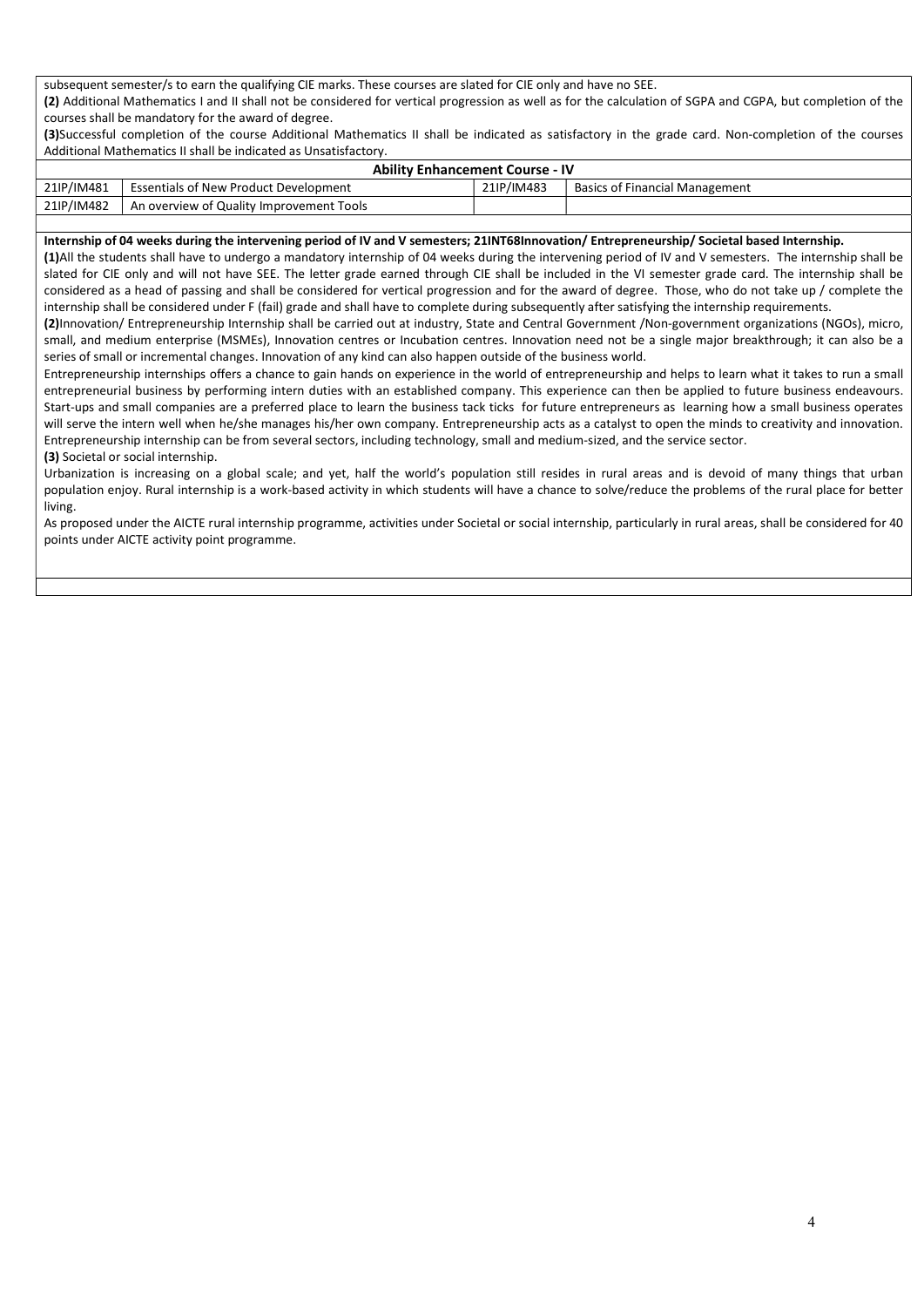# VISVESVARAYA TECHNOLOGICAL UNIVERSITY, BELAGAVI B.E. in Industrial Engineering and Management Scheme of Teaching and Examinations 2021 Outcome Based Education(OBE) and Choice Based Credit System (CBCS) (Effective from the academic year 2021 - 22)

|                                                                                                                                                  | <b>V SEMESTER</b>                |                                                        |                                                                             |                   |                |                                         |                          |                      |           |             |                    |                |  |
|--------------------------------------------------------------------------------------------------------------------------------------------------|----------------------------------|--------------------------------------------------------|-----------------------------------------------------------------------------|-------------------|----------------|-----------------------------------------|--------------------------|----------------------|-----------|-------------|--------------------|----------------|--|
|                                                                                                                                                  |                                  |                                                        |                                                                             |                   |                | <b>Teaching Hours / Week</b>            |                          |                      |           | Examination |                    |                |  |
| SI.<br>No                                                                                                                                        | Course and<br><b>Course Code</b> | <b>Course Title</b>                                    | Department (TD)<br>and Question<br>Paper Setting<br>Board (PSB)<br>Teaching | Theory<br>Lecture | Tutorial       | Practical/<br>Drawing                   | Self-Study               | Duration in<br>hours | CIE Marks | SEE Marks   | <b>Total Marks</b> | <b>Credits</b> |  |
|                                                                                                                                                  |                                  |                                                        |                                                                             |                   | T.             | P                                       | S                        |                      |           |             |                    |                |  |
| $\mathbf{1}$                                                                                                                                     | <b>BSC</b><br>21IM51             | Supply Chain Management                                |                                                                             | $\overline{2}$    | $\overline{2}$ |                                         | $\sim$                   | 03                   | 50        | 50          | 100                | 3              |  |
| $\overline{2}$                                                                                                                                   | <b>IPCC</b><br>21IM52            | CAD/CAM                                                | TD: IP/IM/ME                                                                | $\overline{2}$    | $\overline{2}$ | $\overline{2}$                          | $\overline{\phantom{a}}$ | 03                   | 50        | 50          | 100                | 4              |  |
| 3                                                                                                                                                | <b>PCC</b><br>21IP/IM53          | <b>Quality Assurance and Reliability</b>               | PSB: IP/IM                                                                  | $\mathbf{2}$      | $\overline{2}$ |                                         | $\overline{a}$           | 03                   | 50        | 50          | 100                | 3              |  |
| $\overline{4}$                                                                                                                                   | <b>PCC</b><br>21IM54             | <b>Engineering Economy</b>                             |                                                                             | $\overline{2}$    | $\overline{2}$ |                                         | $\sim$                   | 03                   | 50        | 50          | 100                | 3              |  |
| 5                                                                                                                                                | PCC<br>21IML55                   | <b>Energy Engineering Lab</b>                          |                                                                             | ٠                 |                | $\overline{2}$                          | ÷,                       | 03                   | 50        | 50          | 100                | $\mathbf{1}$   |  |
| 6                                                                                                                                                | <b>AEC</b><br>21RMI56            | Research Methodology &<br>Intellectual Property Rights | TD: Any Dept.<br>PSB: As identified<br>by University                        | $\overline{2}$    |                |                                         | $\blacksquare$           | 02                   | 50        | 50          | 100                | $\overline{2}$ |  |
| 7                                                                                                                                                | <b>HSMC</b><br>21CIV57           | <b>Environmental Studies</b>                           | TD:<br>CE/ENV/CHE/BT<br>PSB: CE                                             | $\mathbf{1}$      |                |                                         | ÷                        | $\mathbf{1}$         | 50        | 50          | 100                | 1              |  |
|                                                                                                                                                  |                                  |                                                        |                                                                             |                   |                | If offered as Theory courses            |                          | 01                   |           |             |                    |                |  |
| 8                                                                                                                                                | <b>AEC</b>                       | Ability Enhancement Course-V                           | TD: IP/IM/ME<br>PSB: IP/IM                                                  | $\mathbf{1}$      |                |                                         |                          |                      | 50        | 50          | 100                |                |  |
|                                                                                                                                                  | 21IP/IM58X                       |                                                        |                                                                             |                   |                | If offered as lab. courses              |                          | 02                   |           |             |                    | 1              |  |
|                                                                                                                                                  |                                  |                                                        |                                                                             |                   |                | 2                                       |                          |                      |           |             |                    |                |  |
|                                                                                                                                                  |                                  |                                                        |                                                                             |                   |                |                                         |                          | <b>Total</b>         | 400       | 400         | 800                | 18             |  |
|                                                                                                                                                  |                                  |                                                        | Ability Enhancement Course-V                                                |                   |                |                                         |                          |                      |           |             |                    |                |  |
|                                                                                                                                                  | 21IP/IM581                       | <b>Elements of Developing Management Skills</b>        |                                                                             | 21IP/IM583        |                | Introduction to Maintenance Engineering |                          |                      |           |             |                    |                |  |
|                                                                                                                                                  | 21IP/IM582                       | <b>Basics of Rapid Prototyping</b>                     |                                                                             |                   |                |                                         |                          |                      |           |             |                    |                |  |
| Note: BSC: Basic Science Course, PCC: Professional Core Course, IPCC: Integrated Professional Core Course, AEC -Ability Enhancement Course INT - |                                  |                                                        |                                                                             |                   |                |                                         |                          |                      |           |             |                    |                |  |
|                                                                                                                                                  |                                  | $\frac{1}{2}$                                          |                                                                             |                   |                |                                         |                          |                      |           |             |                    |                |  |

Internship, HSMC: Humanity and Social Science & Management Courses.

L –Lecture, T – Tutorial, P- Practical/ Drawing, S – Self Study Component, CIE: Continuous Internal Evaluation, SEE: Semester End Examination.

Integrated Professional Core Course (IPCC): refers to Professional Theory Core Course Integrated with Practical of the same course. Credit for IPCC can be 04 and its Teaching – Learning hours (L : T : P) can be considered as (3 : 0 : 2) or (2 : 2 : 2). Theory part of the IPCC shall be evaluated both by CIE and SEE. The practical part shall be evaluated by CIE only and there shall be no SEE. For more details the regulation governing the Degree of Bachelor of Engineering /Technology (BE/B.Tech.) 2021-22 may be referred.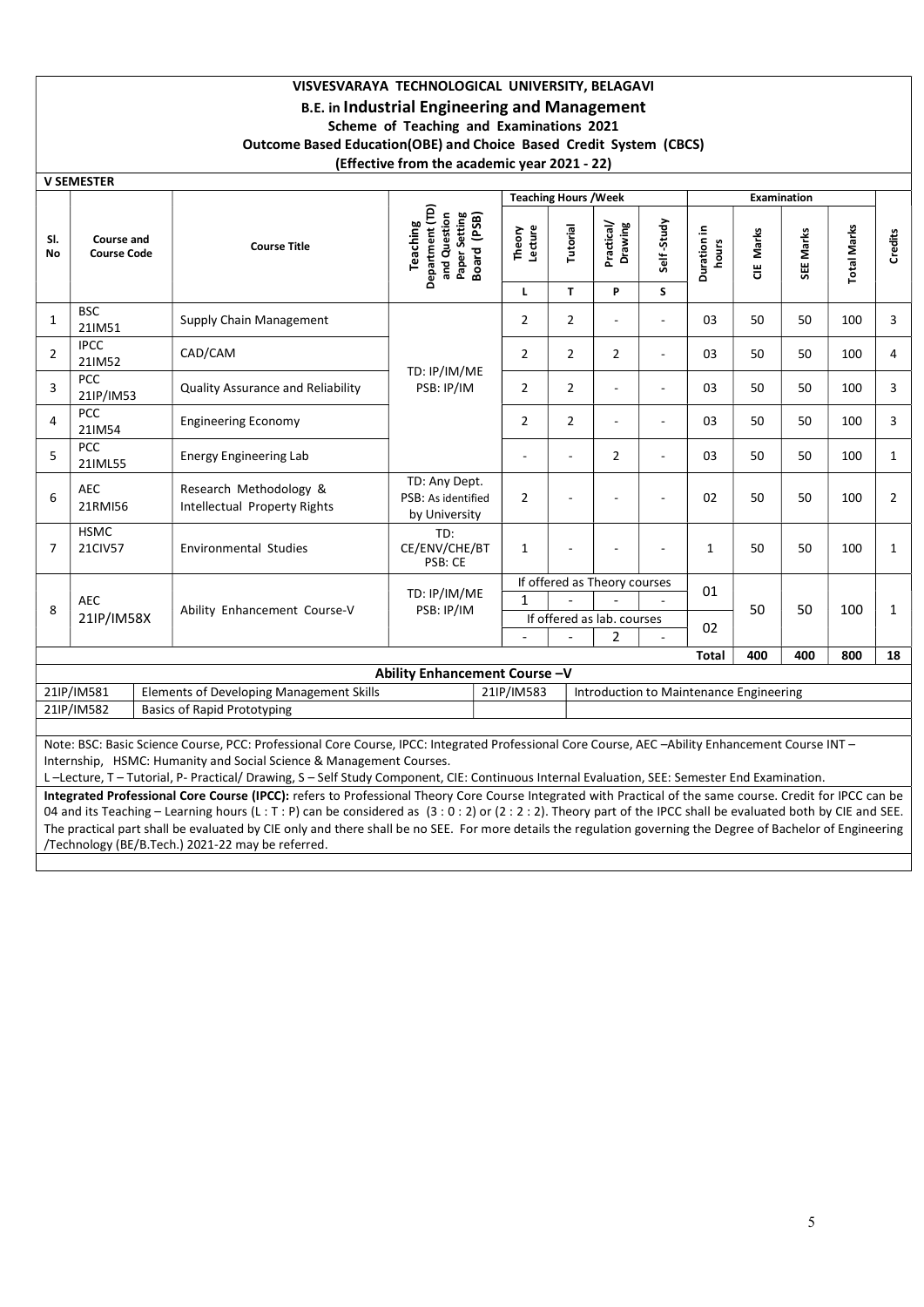# VISVESVARAYA TECHNOLOGICAL UNIVERSITY, BELAGAVI B.E. in Industrial Engineering and Management Scheme of Teaching and Examinations 2021 Outcome-Based Education(OBE) and Choice Based Credit System (CBCS) (Effective from the academic year 2021 - 22)

VI SEMESTER

|                                  |                                         |                                                     |                                                                                         | <b>Teaching Hours / Week</b>                                                 |                |                          |                          |                      |            | <b>Examination</b>       |                    |                |
|----------------------------------|-----------------------------------------|-----------------------------------------------------|-----------------------------------------------------------------------------------------|------------------------------------------------------------------------------|----------------|--------------------------|--------------------------|----------------------|------------|--------------------------|--------------------|----------------|
| SI.<br><b>No</b>                 | <b>Course and</b><br><b>Course Code</b> | <b>Course Title</b>                                 | Department (TD)<br>etting<br>(PSB)<br>and Question<br>Teaching<br>U)<br>Board<br>Paper: | Lecture<br>Theory                                                            | Tutorial       | Practical/<br>Drawing    | Self-Study               | Duration in<br>hours | Marks<br>쁭 | SEE Marks                | <b>Total Marks</b> | <b>Credits</b> |
|                                  |                                         |                                                     |                                                                                         | L                                                                            | T              | P                        | S                        |                      |            |                          |                    |                |
| $\mathbf{1}$                     | <b>HSMC</b><br>21IP/IM61                | Management and Entrepreneurship                     | TD: IP/IM/ME                                                                            | $\overline{2}$                                                               | $\overline{2}$ | $\overline{\phantom{a}}$ | $\overline{\phantom{a}}$ | 03                   | 50         | 50                       | 100                | 3              |
| $\overline{2}$                   | <b>IPCC</b><br>21IM62                   | <b>Applied Operations Research</b>                  |                                                                                         | 2                                                                            | $\overline{2}$ | $\overline{2}$           | $\overline{\phantom{a}}$ | 03                   | 50         | 50                       | 100                | 4              |
| $\overline{3}$                   | <b>PCC</b><br>21IM63                    | <b>Operations Management</b>                        |                                                                                         | $\overline{2}$                                                               | $\overline{2}$ |                          | $\overline{\phantom{a}}$ | 03                   | 50         | 50                       | 100                | 3              |
| 4                                | <b>PEC</b><br>21IM64X                   | Professional Elective Course-I                      | PSB: IP/IM                                                                              | $\overline{2}$                                                               | $\overline{2}$ |                          | $\overline{\phantom{a}}$ | 03                   | 50         | 50                       | 100                | 3              |
| 5                                | <b>OEC</b><br>21IM65X                   | Open Elective Course-I                              |                                                                                         | $\overline{2}$                                                               | $\overline{2}$ |                          | $\overline{\phantom{a}}$ | 03                   | 50         | 50                       | 100                | 3              |
| 6                                | <b>PCC</b><br>21IML66                   | Enterprise Resource Planning Lab                    |                                                                                         |                                                                              |                | $\overline{2}$           |                          | 03                   | 50         | 50                       | 100                | $\mathbf{1}$   |
| $\overline{7}$                   | MP<br>21IMMP67                          | Mini Project                                        |                                                                                         | Two contact hours /week for interaction<br>between the faculty and students. |                |                          |                          |                      | 100        | $\overline{\phantom{a}}$ | 100                | $\overline{2}$ |
| 8                                | INT<br>21INT68                          | Innovation/Entrepreneurship<br>/Societal Internship | Completed during the intervening period of IV<br>and V semesters.                       |                                                                              | $\sim$ $\sim$  | 100                      | $\overline{\phantom{a}}$ | 100                  | 3          |                          |                    |                |
| 500<br>22<br>300<br>800<br>Total |                                         |                                                     |                                                                                         |                                                                              |                |                          |                          |                      |            |                          |                    |                |

| <b>Professional Elective - I</b> |                                                                           |            |                                     |  |  |  |  |  |  |  |  |
|----------------------------------|---------------------------------------------------------------------------|------------|-------------------------------------|--|--|--|--|--|--|--|--|
| 21IM641                          | Enterprise Resource Planning                                              | 21IM643    | <b>Statistics for Engineers</b>     |  |  |  |  |  |  |  |  |
| 21IP/IM 642                      | <b>Composite Materials</b>                                                | 21IP/IM644 | <b>Advanced Machining Processes</b> |  |  |  |  |  |  |  |  |
|                                  |                                                                           |            |                                     |  |  |  |  |  |  |  |  |
|                                  | Open Electives – I offered by the Department to other Department students |            |                                     |  |  |  |  |  |  |  |  |

| 21IP/IM651 | otal<br>' Management<br>Quality | /IM653<br>21IP/ | svstems ו<br>Management<br>: Information                                    |
|------------|---------------------------------|-----------------|-----------------------------------------------------------------------------|
| 21IP/IM652 | Value<br>. Engineering          | /IM654<br>21IP. | v and Health:<br>l Industrial Hygiene & .<br>. Safety :<br>. Occupational ' |
|            |                                 |                 |                                                                             |

Note: HSMC: Humanity and Social Science & Management Courses, IPCC: Integrated Professional Core Course, PCC: Professional Core Course, PEC: Professional Elective Courses, OEC–Open Elective Course, MP –Mini Project, INT –Internship.

L-Lecture, T - Tutorial, P - Practical / Drawing, S - Self Study Component, CIE: Continuous Internal Evaluation, SEE: Semester End Examination.

Integrated Professional Core Course (IPCC): Refers to Professional Theory Core Course Integrated with Practical of the same course. Credit for IPCC can be 04 and its Teaching – Learning hours (L : T : P) can be considered as  $(3:0:2)$  or  $(2:2:2)$ . The theory part of the IPCC shall be evaluated both by CIE and SEE. The practical part shall be evaluated by CIE only and there shall be no SEE. For more details, the regulation governing the Degree of Bachelor of Engineering /Technology (BE/B.Tech) 2021-22 may be referred.

# Professional Elective Courses(PEC):

A professional elective (PEC) course is intended to enhance the depth and breadth of educational experience in the Engineering and Technology curriculum. Multidisciplinary courses that are added supplement the latest trend and advanced technology in the selected stream of engineering. Each group will provide an option to select one course out of five courses. The minimum students' strength for offering professional electives is 10. However, this conditional shall not be applicable to cases where the admission to the programme is less than 10.

# Open Elective Courses:

Students belonging to a particular stream of Engineering and Technology are not entitled for the open electives offered by their parent Department. However, they can opt an elective offered by other Departments, provided they satisfy the prerequisite condition if any. Registration to open electives shall be documented under the guidance of the Program Coordinator/ Advisor/Mentor.

Selection of an open elective shall not be allowed if,

(i) The candidate has studied the same course during the previous semesters of the program.

(ii) The syllabus content of open electives is similar to that of the Departmental core courses or professional electives.

(iii) A similar course, under any category, is prescribed in the higher semesters of the program.

In case, any college is desirous of offering a course (not included in the Open Elective List of the University) from streams such as Law, Business (MBA), Medicine, Arts, Commerce, etc., can seek permission, at least one month before the commencement of the semester, from the University by submitting a copy of the syllabus along with the details of expertise available to teach the same in the college.

The minimum students' strength for offering open electives is 10. However, this conditional shall not be applicable to cases where the admission to the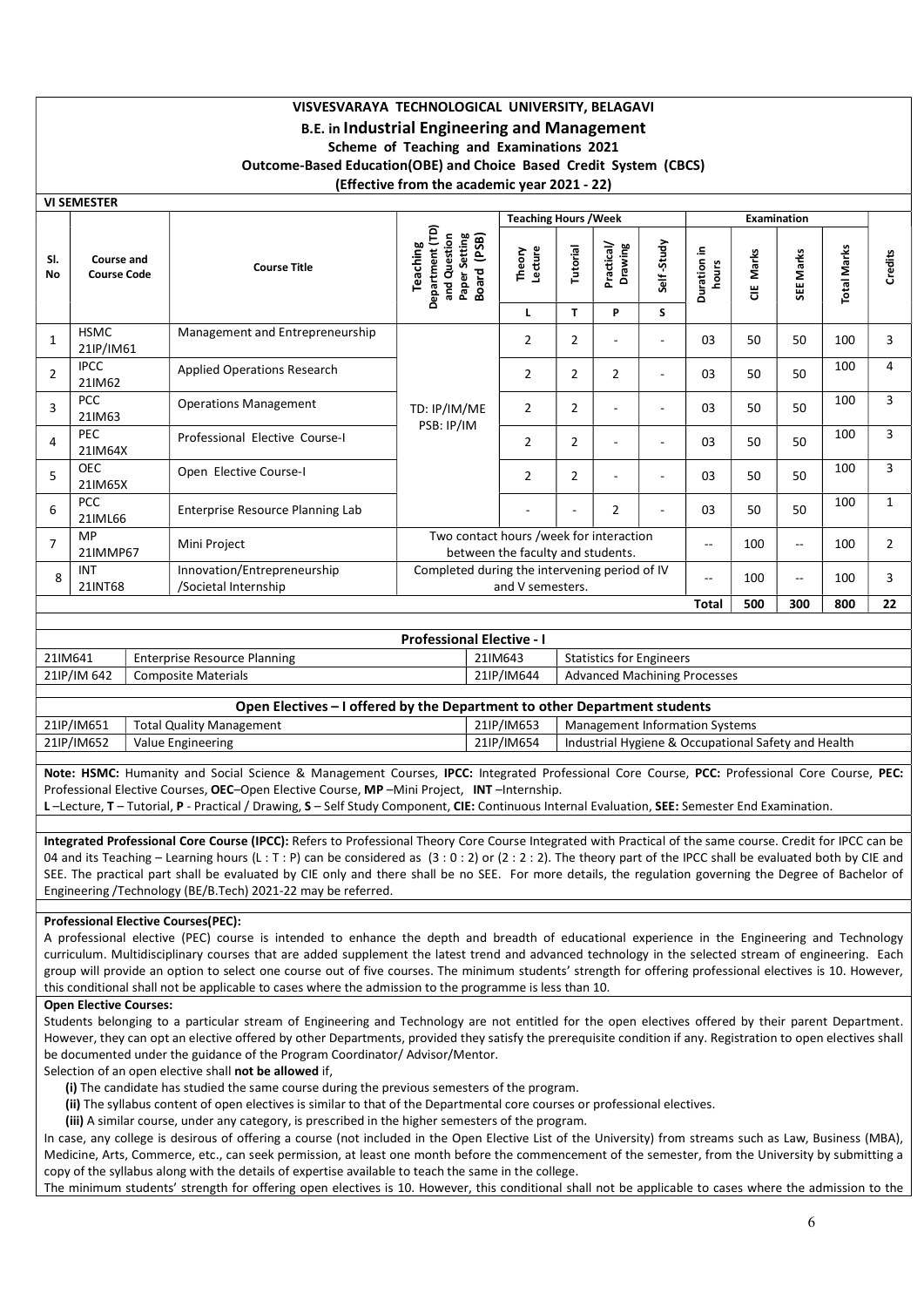#### programme is less than 10.

Mini-project work: Mini Project is a laboratory-oriented course which will provide a platform to students to enhance their practical knowledge and skills by the development of small systems/applications.

Based on the ability/abilities of the student/s and recommendations of the mentor, a single discipline or a multidisciplinary Mini- project can be assigned to an individual student or to a group having not more than 4 students.

## CIE procedure for Mini-project:

(i) Single discipline: The CIE marks shall be awarded by a committee consisting of the Head of the concerned Department and two faculty members of the Department, one of them being the Guide. The CIE marks awarded for the Mini-project work shall be based on the evaluation of project report, project presentation skill, and question and answer session in the ratio of 50:25:25. The marks awarded for the project report shall be the same for all the batch mates.

(ii) Interdisciplinary: Continuous Internal Evaluation shall be group-wise at the college level with the participation of all the guides of the project. The CIE marks awarded for the Mini-project shall be based on the evaluation of project report, project presentation skill, and question and answer session in the ratio 50:25:25. The marks awarded for the project report shall be the same for all the batch mates.

# No SEE component for Mini-Project.

# VII semester Class work and Research Internship /Industry Internship (21INT82)

# Swapping Facility

Institutions can swap VII and VIII Semester Scheme of Teaching and Examinations to accommodate research internship/ industry internship after the VI semester.

(2) Credits earned for the courses of VII and VIII Semester Scheme of Teaching and Examinations shall be counted against the corresponding semesters whether VII or VIII semester is completed during the beginning of IV year or later part of IV year of the program.

#### Elucidation:

At the beginning of IV year of the programme i.e., after VI semester, VII semester class work and VIII semester Research Internship /Industrial Internship shall be permitted to be operated simultaneously by the University so that students have ample opportunity for internship. In other words, a good percentage of the class shall attend VII semester class work and similar percentage of others shall attend to Research Internship or Industrial Internship.

Research/Industrial Internship shall be carried out at an Industry, NGO, MSME, Innovation centre, Incubation centre, Start-up, Centres of Excellence (CoE), Study Centre established in the parent institute and /or at reputed research organizations / institutes. The internship can also be rural internship.

The mandatory Research internship /Industry internship is for 24 weeks. The internship shall be considered as a head of passing and shall be considered for the award of degree. Those, who do not take up/complete the internship shall be declared fail and shall have to complete during the subsequent University examination after satisfying the internship requirements.

# INT21INT82Research Internship/ Industry Internship/Rural Internship

Research internship: A research internship is intended to offer the flavour of current research going on in the research field. It helps students get familiarized with the field and imparts the skill required for carrying out research.

Industry internship: Is an extended period of work experience undertaken by students to supplement their degree for professional development. It also helps them learn to overcome unexpected obstacles and successfully navigate organizations, perspectives, and cultures. Dealing with contingencies helps students recognize, appreciate, and adapt to organizational realities by tempering their knowledge with practical constraints.

Rural internship: Along-term goal, as proposed under the AICTE rural internship programme, shall be counted as rural internship activity.

The student can take up Interdisciplinary Research Internship or Industry Internship.

The faculty coordinator or mentor has to monitor the students' internship progress and interact with them to guide for the successful completion of the internship.

The students are permitted to carry out the internship anywhere in India or abroad. University shall not bear any expenses incurred in respect of internship.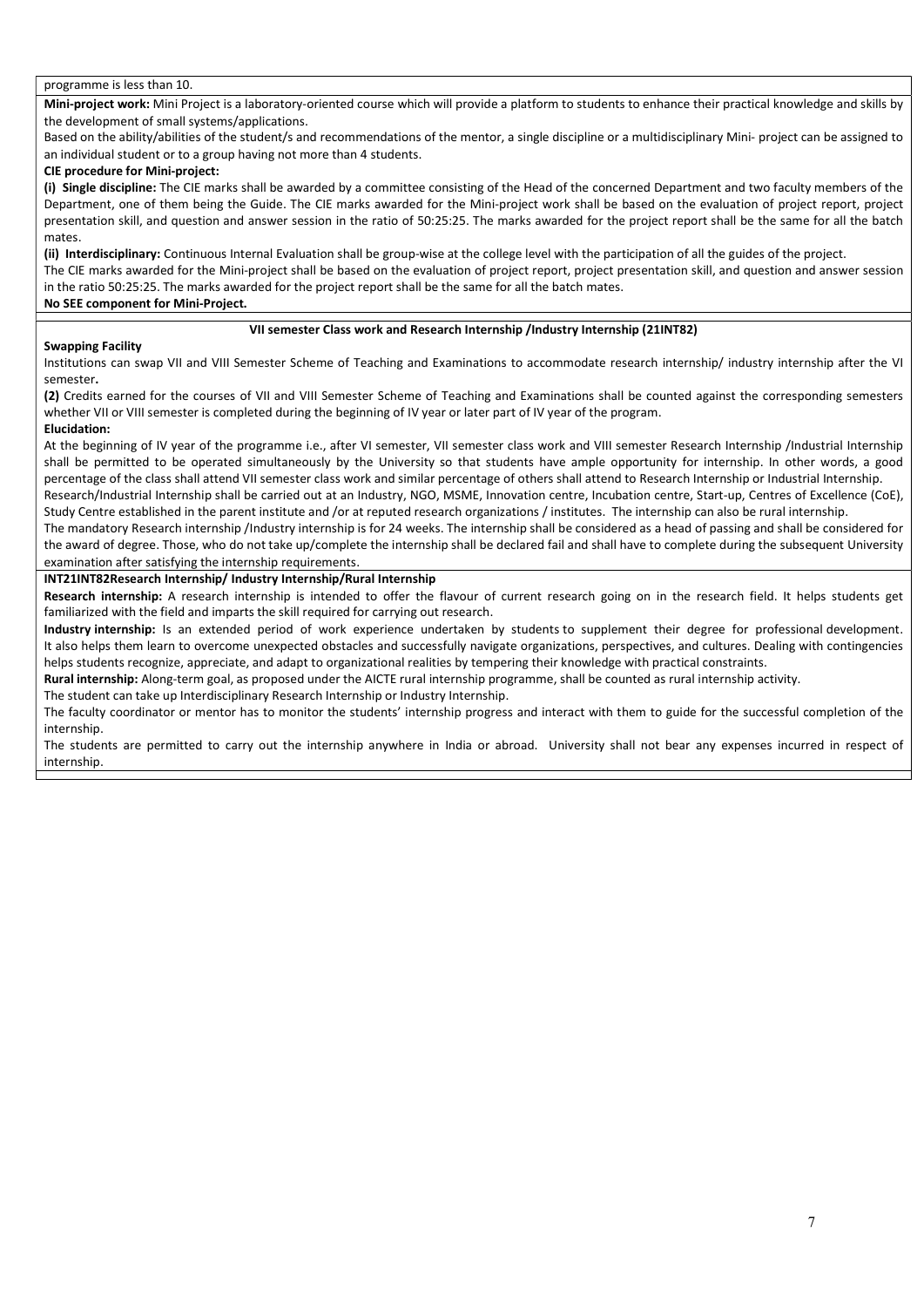# VISVESVARAYA TECHNOLOGICAL UNIVERSITY, BELAGAVI

# B.E. in Industrial Engineering and Management

Scheme of Teaching and Examinations 2021

Outcome Based Education(OBE) and Choice Based Credit System (CBCS)

(Effective from the academic year 2021 - 22)

|                                                                 | <b>Swappable VII and VIII SEMESTER</b>  |        |                                                                              |                                                                             |                                                                              |                                                                             |                                                                                 |                          |                       |           |                                 |                    |                |                          |   |    |    |     |                |
|-----------------------------------------------------------------|-----------------------------------------|--------|------------------------------------------------------------------------------|-----------------------------------------------------------------------------|------------------------------------------------------------------------------|-----------------------------------------------------------------------------|---------------------------------------------------------------------------------|--------------------------|-----------------------|-----------|---------------------------------|--------------------|----------------|--------------------------|---|----|----|-----|----------------|
|                                                                 | VII SEMESTER                            |        |                                                                              |                                                                             |                                                                              | <b>Teaching Hours / Week</b>                                                |                                                                                 |                          |                       |           | <b>Examination</b>              |                    |                |                          |   |    |    |     |                |
| SI.<br>No                                                       | <b>Course and</b><br><b>Course Code</b> |        | <b>Course Title</b>                                                          | Department (TD)<br>Paper Setting<br>and Question<br>Board (PSB)<br>Teaching | Theory<br>Lecture                                                            | Tutorial                                                                    | Practical/<br>Drawing                                                           | Self-Study               | Duration in<br>hours  | CIE Marks | SEE Marks                       | <b>Total Marks</b> | Credits        |                          |   |    |    |     |                |
|                                                                 |                                         |        |                                                                              |                                                                             | L                                                                            | T                                                                           | P                                                                               | S                        |                       |           |                                 |                    |                |                          |   |    |    |     |                |
| 1                                                               | PCC<br>21IM71                           |        | <b>Facility Planning and Design</b>                                          |                                                                             | $\overline{2}$                                                               | $\overline{2}$                                                              | $\blacksquare$                                                                  | ÷,                       | 3                     | 50        | 50                              | 100                | 3              |                          |   |    |    |     |                |
| $\overline{2}$                                                  | PCC<br>21IP/IM72                        |        | Micro Economic Theory                                                        |                                                                             |                                                                              |                                                                             |                                                                                 |                          |                       |           | $\mathbf{1}$                    | $\overline{2}$     | $\blacksquare$ | $\overline{\phantom{a}}$ | 3 | 50 | 50 | 100 | $\overline{2}$ |
| 3                                                               | PEC<br>21IM73X                          |        | Professional elective Course - II                                            | TD: IP/IM/ME<br>PSB: IP/IM                                                  | $\overline{2}$                                                               | $\overline{2}$                                                              | $\blacksquare$                                                                  |                          | 3                     | 50        | 50                              | 100                | 3              |                          |   |    |    |     |                |
| 4                                                               | <b>PEC</b><br>21IM74X                   |        | Professional elective Course-III                                             |                                                                             | $\overline{2}$                                                               | $\overline{2}$                                                              | $\blacksquare$                                                                  | $\overline{\phantom{a}}$ | 3                     | 50        | 50                              | 100                | 3              |                          |   |    |    |     |                |
| 5                                                               | <b>OEC</b><br>21IM75X                   |        | Open elective Course-II                                                      |                                                                             | $\overline{2}$                                                               | $\overline{2}$                                                              |                                                                                 |                          | 3                     | 50        | 50                              | 100                | 3              |                          |   |    |    |     |                |
| Project work<br>Project<br>6<br>21IMP76                         |                                         |        | Two contact hours /week for interaction<br>between the faculty and students. |                                                                             |                                                                              |                                                                             |                                                                                 | 3                        | 100                   | 100       | 200                             | 10                 |                |                          |   |    |    |     |                |
|                                                                 | 350<br>350<br>700<br>24<br><b>Total</b> |        |                                                                              |                                                                             |                                                                              |                                                                             |                                                                                 |                          |                       |           |                                 |                    |                |                          |   |    |    |     |                |
| <b>VIII SEMESTER</b>                                            |                                         |        |                                                                              |                                                                             |                                                                              |                                                                             |                                                                                 |                          |                       |           |                                 |                    |                |                          |   |    |    |     |                |
|                                                                 |                                         |        |                                                                              |                                                                             | <b>Teaching Hours / Week</b>                                                 |                                                                             |                                                                                 |                          | Examination           |           |                                 |                    |                |                          |   |    |    |     |                |
| SI.<br>No                                                       | Course and<br><b>Course Code</b>        |        | <b>Course Title</b>                                                          | Department<br><b>Teaching</b>                                               | Theory<br>Lecture<br>$\mathbf{L}$                                            | Tutorial<br>T                                                               | Practical/<br>Drawing<br>P                                                      | Self-Study<br>S          | Duration in<br>hours  | CIE Marks | SEE Marks                       | <b>Total Marks</b> | <b>Credits</b> |                          |   |    |    |     |                |
| 1                                                               | Seminar<br>21IMS81                      |        | <b>Technical Seminar</b>                                                     |                                                                             |                                                                              | One contact hour /week for interaction<br>between the faculty and students. |                                                                                 |                          |                       |           | 100<br>$\overline{\phantom{a}}$ | 100                | 01             |                          |   |    |    |     |                |
| $\overline{2}$                                                  | <b>INT</b><br>21INT82                   |        | Research Internship/ Industry<br>Internship                                  |                                                                             | Two contact hours /week for interaction<br>between the faculty and students. |                                                                             |                                                                                 |                          | 03<br>(Batch<br>wise) | 100       | 100                             | 200                | 15             |                          |   |    |    |     |                |
| 3                                                               |                                         | 21NS83 | National Service Scheme (NSS)                                                | <b>NSS</b>                                                                  |                                                                              |                                                                             |                                                                                 |                          |                       |           |                                 |                    |                |                          |   |    |    |     |                |
|                                                                 | <b>NCMC</b>                             | 21PE83 | Physical Education (PE) (Sports and<br>Athletics)                            | PE                                                                          |                                                                              |                                                                             | Completed during the<br>intervening period of III<br>semester to VIII semester. |                          | 03                    | 50        | 50                              | 100                | 0              |                          |   |    |    |     |                |
|                                                                 |                                         | 21YO83 | Yoga                                                                         | Yoga                                                                        |                                                                              |                                                                             |                                                                                 |                          |                       |           |                                 |                    |                |                          |   |    |    |     |                |
|                                                                 |                                         |        |                                                                              |                                                                             |                                                                              |                                                                             |                                                                                 |                          | <b>Total</b>          | 250       | 150                             | 400                | 16             |                          |   |    |    |     |                |
|                                                                 |                                         |        |                                                                              | <b>Professional Elective - II</b>                                           |                                                                              |                                                                             |                                                                                 |                          |                       |           |                                 |                    |                |                          |   |    |    |     |                |
|                                                                 | 21IP/IM731                              |        | Non-Destructive Testing                                                      |                                                                             | 21IM734                                                                      |                                                                             | <b>Organization Behaviour</b>                                                   |                          |                       |           |                                 |                    |                |                          |   |    |    |     |                |
| 21IM732                                                         |                                         |        | <b>Materials Management</b>                                                  |                                                                             | 21IP/IM735                                                                   |                                                                             | Tool Engineering and Design                                                     |                          |                       |           |                                 |                    |                |                          |   |    |    |     |                |
|                                                                 | 21IP/IM733                              |        | Just In Time Manufacturing                                                   |                                                                             |                                                                              |                                                                             |                                                                                 |                          |                       |           |                                 |                    |                |                          |   |    |    |     |                |
|                                                                 |                                         |        |                                                                              | <b>Professional Elective - III</b>                                          |                                                                              |                                                                             |                                                                                 |                          |                       |           |                                 |                    |                |                          |   |    |    |     |                |
| 21lP/IM741<br>Simulation and Modelling of Manufacturing Systems |                                         |        |                                                                              |                                                                             |                                                                              |                                                                             | <b>Advanced Joining Processes</b>                                               |                          |                       |           |                                 |                    |                |                          |   |    |    |     |                |
| 21IP/IM742<br><b>Marketing Management</b>                       |                                         |        |                                                                              |                                                                             | 21lP/IM744<br>21IP/IM745                                                     |                                                                             | Mechatronics                                                                    |                          |                       |           |                                 |                    |                |                          |   |    |    |     |                |

21IP/IM743 | Human Resource Management